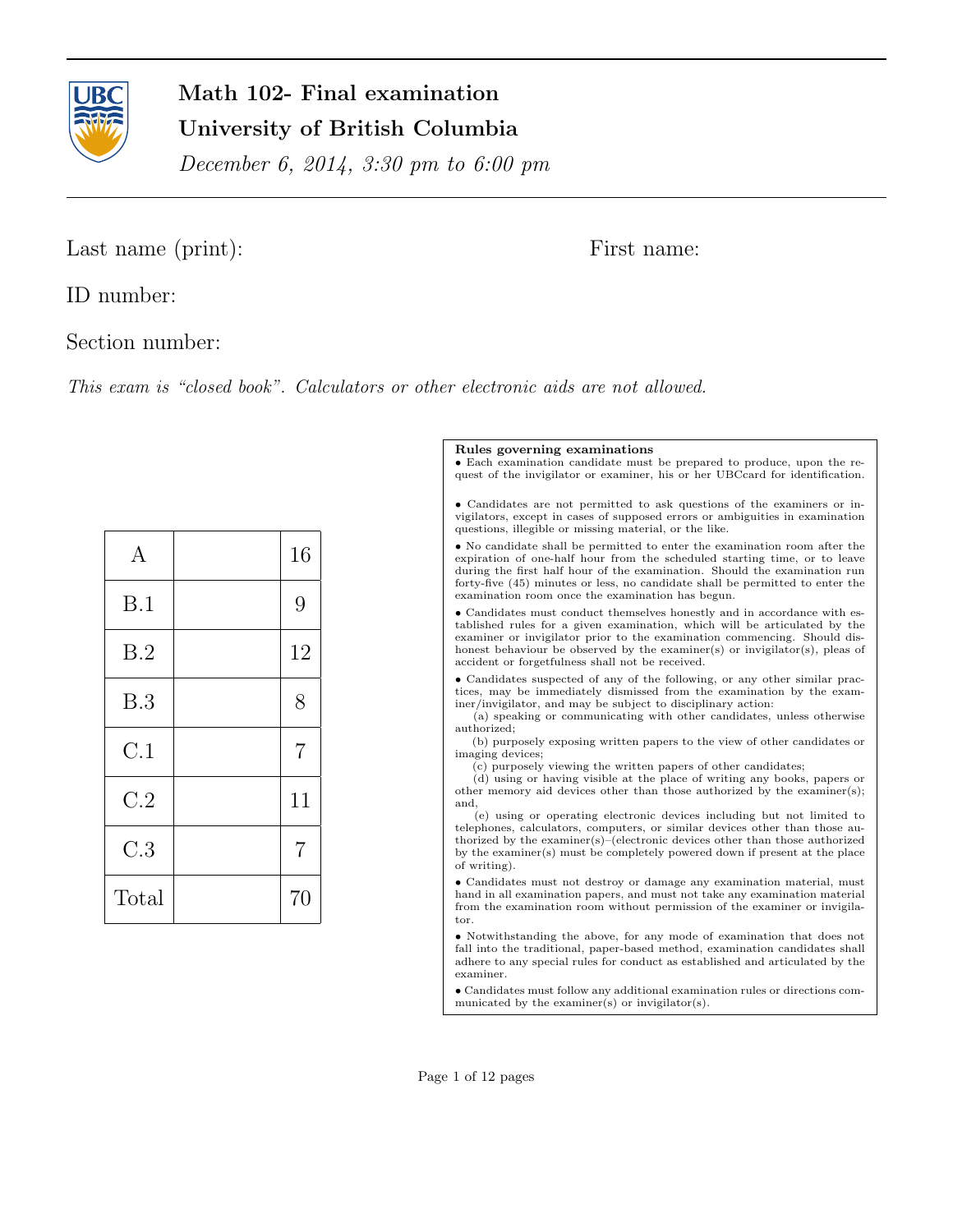## A. Multiple choice questions

Enter your choice for each multiple choice question in the box at the bottom of the page. There are two pages at the end of the exam that can be used for rough work. No partial marks will be given for this section.

1. Suppose that  $g(x)$  is the inverse function of  $f(x)$ . The tangent line to  $f(x)$  at  $x = c$  is  $y = a + b(x - c)$  where  $a, b$ and c are constants. Which of the following is the equation of a tangent line to  $g(x)$ ?

(A) 
$$
y = c + \frac{1}{b}(x - a)
$$
 (B)  $y = a + \frac{1}{b}(x - c)$  (C)  $y = \frac{1}{a} + \frac{1}{b}(x - \frac{1}{c})$   
(D)  $y = c + b(x - a)$  (E)  $y = c - \frac{1}{b}(x - a)$ 

2. What value of a makes the function below continuous? Hint: Writing down the definition of the derivative of  $sin(x)$ at  $x = 0$  might be useful here.

$$
f(x) = \begin{cases} \frac{\sin(x)}{x} & \text{if } x \neq 0; \\ a & \text{if } x = 0. \end{cases}
$$
  
(A)  $a = 0$  (B)  $a = 1$  (C)  $a = 1/2$  (D)  $a = \sin(0)/0$  (E)  $a = \pi/2$ 

|  |  |  |  |  | Enter your answers to these questions here: |  |
|--|--|--|--|--|---------------------------------------------|--|
|--|--|--|--|--|---------------------------------------------|--|

| $MC.1$ [2 pts] | $MC.2$ [2 pts] |
|----------------|----------------|
|                |                |
|                |                |
|                |                |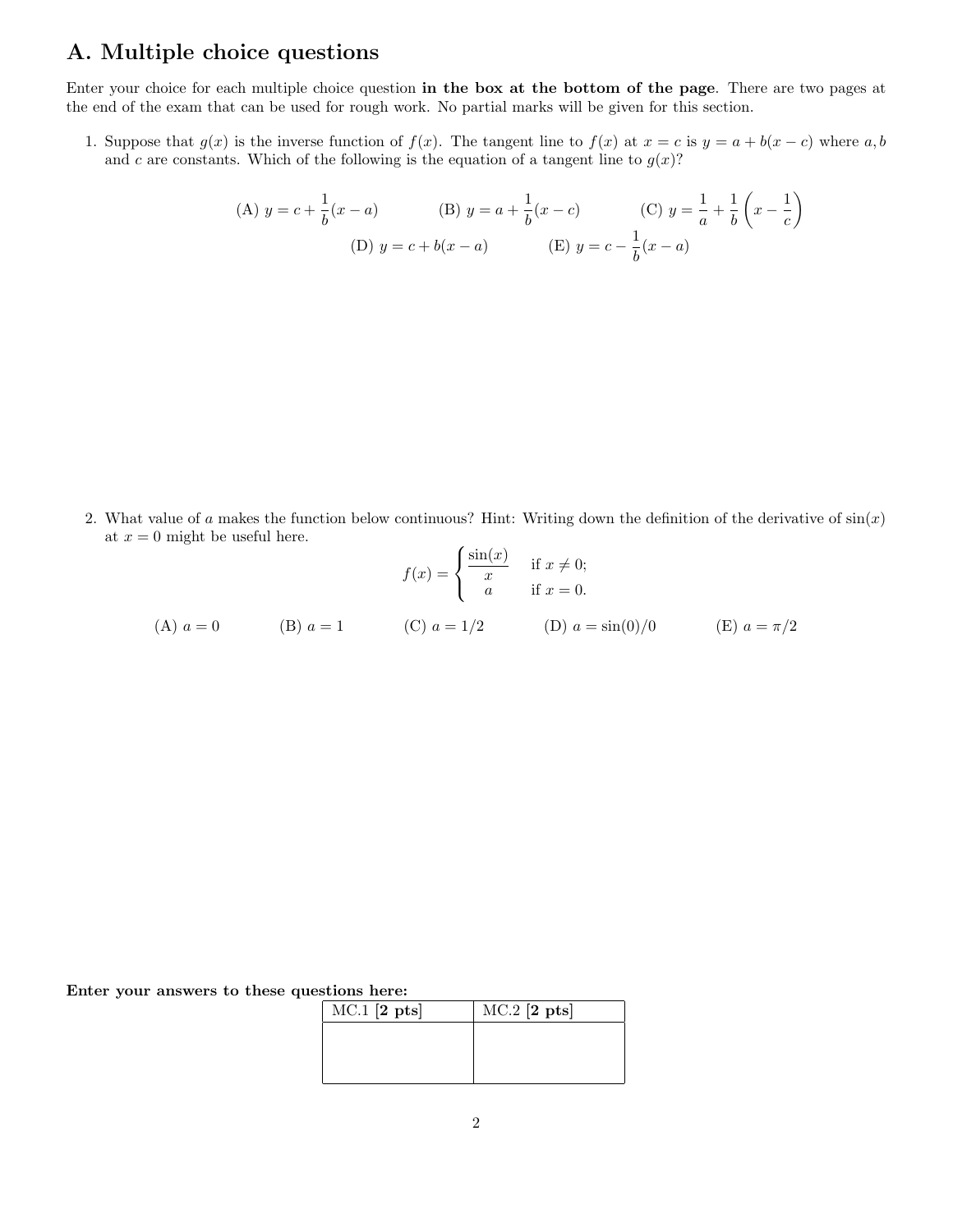### Multiple choice (continued)

3. Consider a differential equation  $dy/dt = f(y)$ . Shown in A-D is the phase line (state space) diagram  $(f(y)$  versus y). Which of the following is the correct pairing of these sketches with the sketch of a solution  $y(t)$  to the differential equation?



4. Which differential equation below is the appropriate one for the slope field shown in the figure?



- 5. The model given below on the left has been suggested for the spread of HIV within the immune system of an infected person.  $C(t)$  is the density of healthy immune cells,  $I(t)$  is the density of HIV-infected immune cells and  $V(t)$  is the density of virus in the blood of a patient. Which of the options on the right gives a correct interpretation of some part of the model?
	- $\frac{dC}{dt} = P \alpha CV \gamma_1 C$  $\frac{dI}{dt} = \alpha CV - \gamma_2 I$ (a) Healthy cells can become infected when they encounter infected cells. (b) Healthy cells can become infected when they encounter virus. (c) Virus is produced at a rate proportional to the current viral density. (d) Infected cells die at a rate proportional to the viral density.
	- $\frac{dV}{dt} = \beta I \gamma_3 V$ (e) Virus is killed/removed at a rate proportional to the density of healthy immune cells.

#### Enter your answers to these questions here:

| $MC.3$ [2 pts] | $MC.4$ [2 pts] | $MC.5$ [2 pts] |
|----------------|----------------|----------------|
|                |                |                |
|                |                |                |
|                |                |                |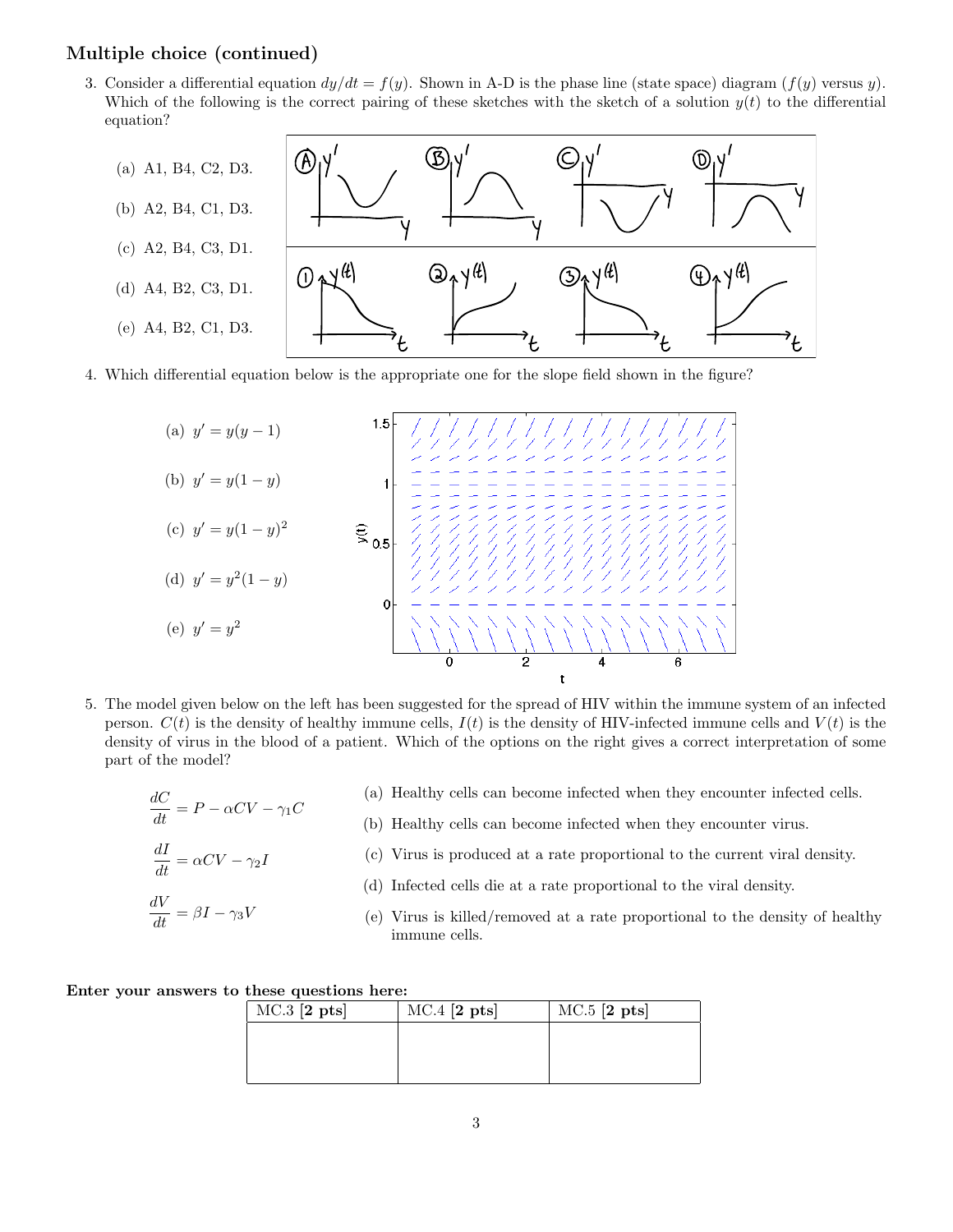### Multiple choice (continued)

- 6. The figure below shows  $ln(C(t))$  plotted against t as the best-fit line through the data points. Which of the following expressions for  $C(t)$  corresponds to that best-fit line?
	- (a)  $C(t) = \frac{1}{2} + \frac{3}{4}t$
	- (b)  $C(t) = \frac{3}{4} + \frac{1}{2}t$
	- (c)  $C(t) = \frac{1}{2}e^{\frac{3}{4}t}$
	- (d)  $C(t) = e^{\frac{1}{2}}e^{\frac{3}{4}t}$
	- (e)  $C(t) = e^{\frac{3}{4}}e^{\frac{1}{2}t}$



- 7. Shown in the figure below are three graphs of temperature over time, T(t), for objects satisfying Newton's Law of Cooling,  $dT/dt = k(E - T)$  with  $k > 0$ . Which of the following is a reasonable description of the three plots?
	- (a) The three objects were all kept in the same ambient temperature E.
	- (b) The three objects had different initial temperatures.
	- (c) The three objects had the same constant  $k$ .
	- (d) The constant  $k$  for Object 1 was smaller than the value of  $k$  for Object 3.
	- (e) None of the above.



8. In order to calculate arcsin(0.4) using Newton's method, which of the following would be the appropriate formula?

(A) 
$$
\arcsin(0.4) \approx 0 + 0.4
$$
 (B)  $\arcsin(0.4) \approx \arcsin(0) + \arccos(0)(0.4 - 0)$ 

(C) 
$$
x_{n+1} = x_n - \frac{\sin(x_n) - 0.4}{\cos(x_n)}
$$
 (D)  $x_{n+1} = x_n - \frac{\arcsin(x_n) - 0.4}{\arccos(x_n)}$  (E) None of the above.

### Enter your answers to these questions here:

| $MC.6$ [2 pts] | $MC.7$ [2 pts] | $MC.8$ [2 pts] |
|----------------|----------------|----------------|
|                |                |                |
|                |                |                |
|                |                |                |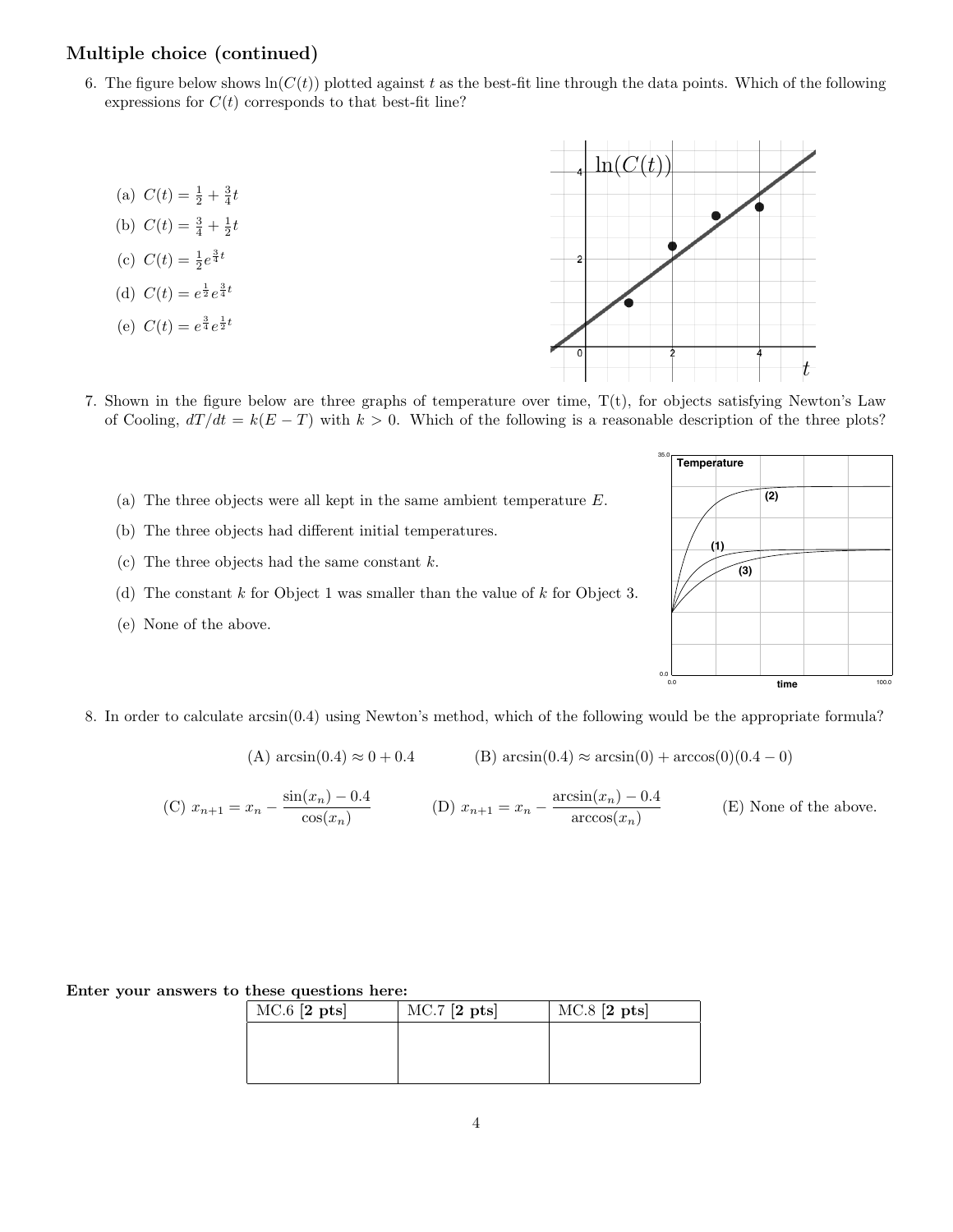## B. Short-Answer Problems

A correct answer in the box will get full points. Partial marks might be given for work shown.

1. [5 pt] List the x-coordinates of all the minima, maxima and inflection points of the function  $f(x) = e^{-x^2 + x}$ .



2. [4 pt] A population of zebra mussels, an invasive species now found in many rivers in North America, grows at a rate proportional to the current population level starting from  $P(0) = 100$ . The constant of proportionality is  $k = 0.5 \ln(2)$  per year. After how many years will  $P = 800$ ?

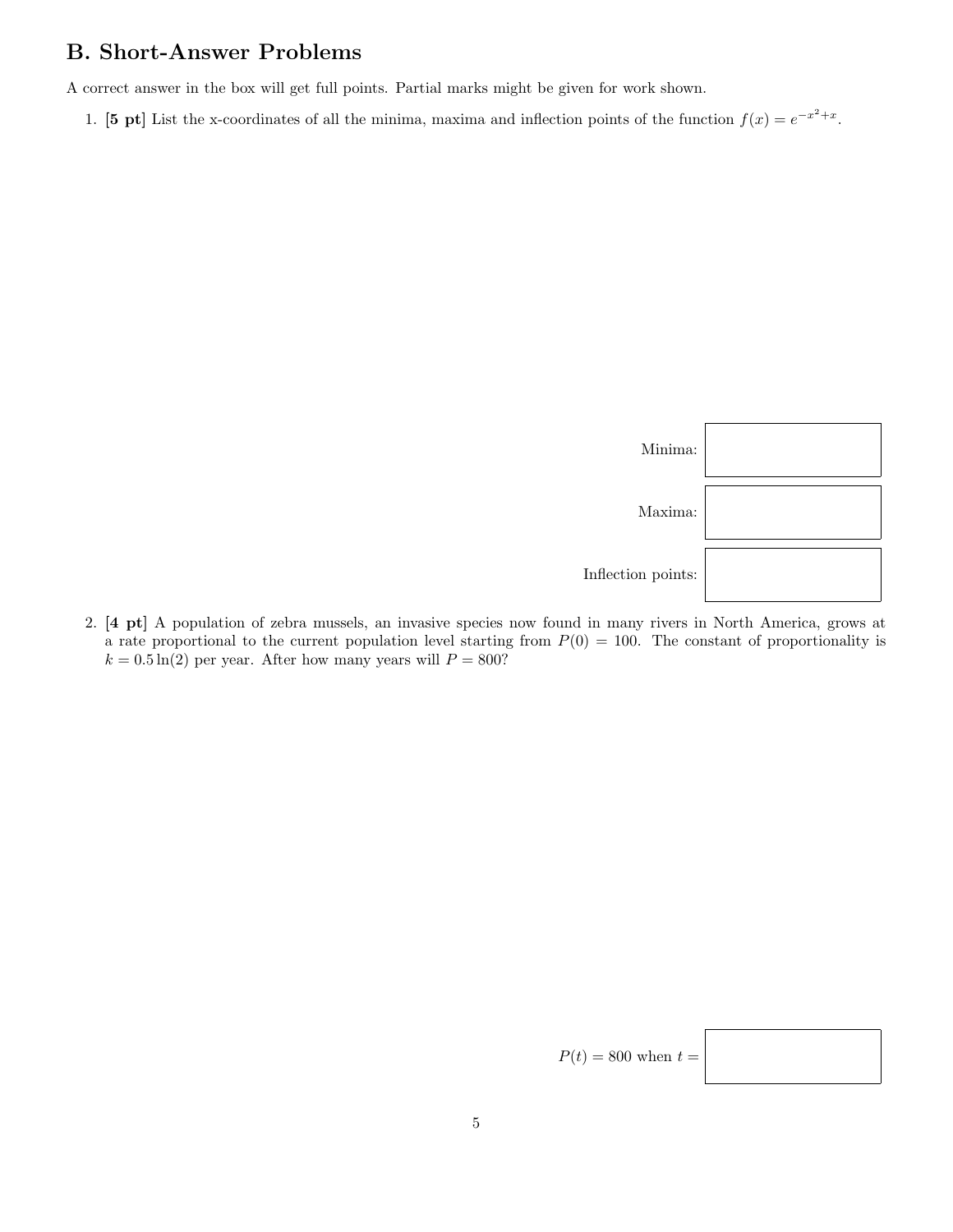3. [4 pt] Calculate the equation of the tangent line  $(L(x))$  to the function  $f(x) = \tan(x)$  at the point  $x = \pi/4$ .

$$
L(x) =
$$

4. [5 pt] The daily temperature in Vancouver during the month of March varies from an average low of 2◦C to an average high of 10◦C. It is coolest just before sunrise which is roughly 7 AM. Construct a function (using cosine) that provides a good description of the temperature  $T(t)$  throughout a day in March where t is measured in hours from 12 AM.

$$
T(t) = \boxed{\phantom{\Bigg|}}
$$

5. **[3 pt]** Consider the differential equation  $\frac{dy}{dt} = 2(1 - y)$  with the initial condition  $y(0) = 2$ . Using Euler's method with a single step of size  $h = \Delta t = 1/4$ , estimate the value of the solution at  $t = 1/4$ .

| $y(1/4) \approx$ |  |
|------------------|--|
|------------------|--|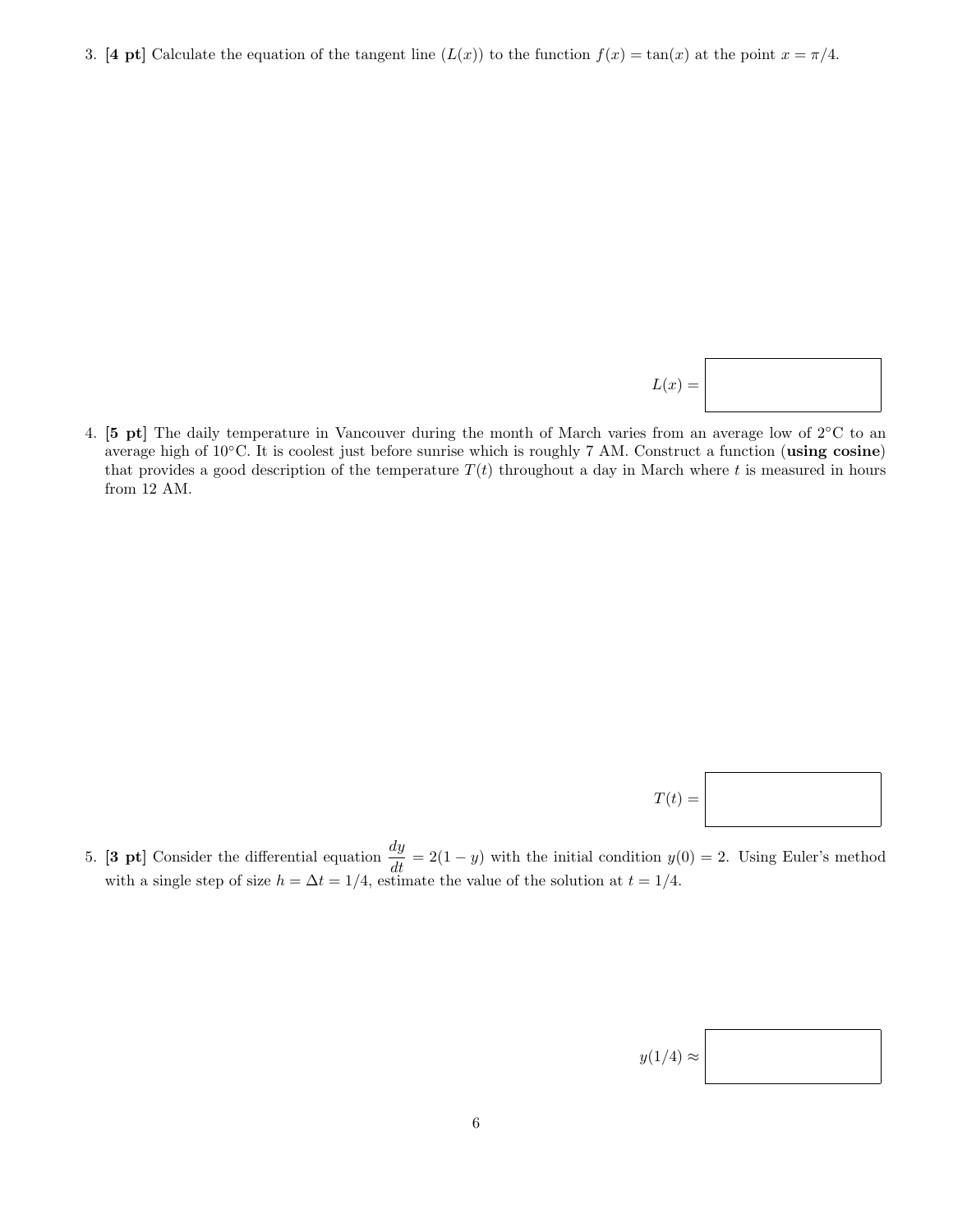6. [3 pt] Use linear approximation to estimate ln(0.95). Recall that  $ln(1) = 0$ .

 $\ln(0.95) \approx$ 

7. [5 pt] A runner on an elliptical track described by the equation  $x^2 + \frac{y^2}{4}$  $\frac{y}{4}$  = 900 runs at a constant speed v where x and y are measured in metres. Standing at the origin, you must rotate your head at  $1/10$  radians per second to watch her as she crosses the finish line located on the x axis. How fast is she running?

| ۰.<br>× |  |
|---------|--|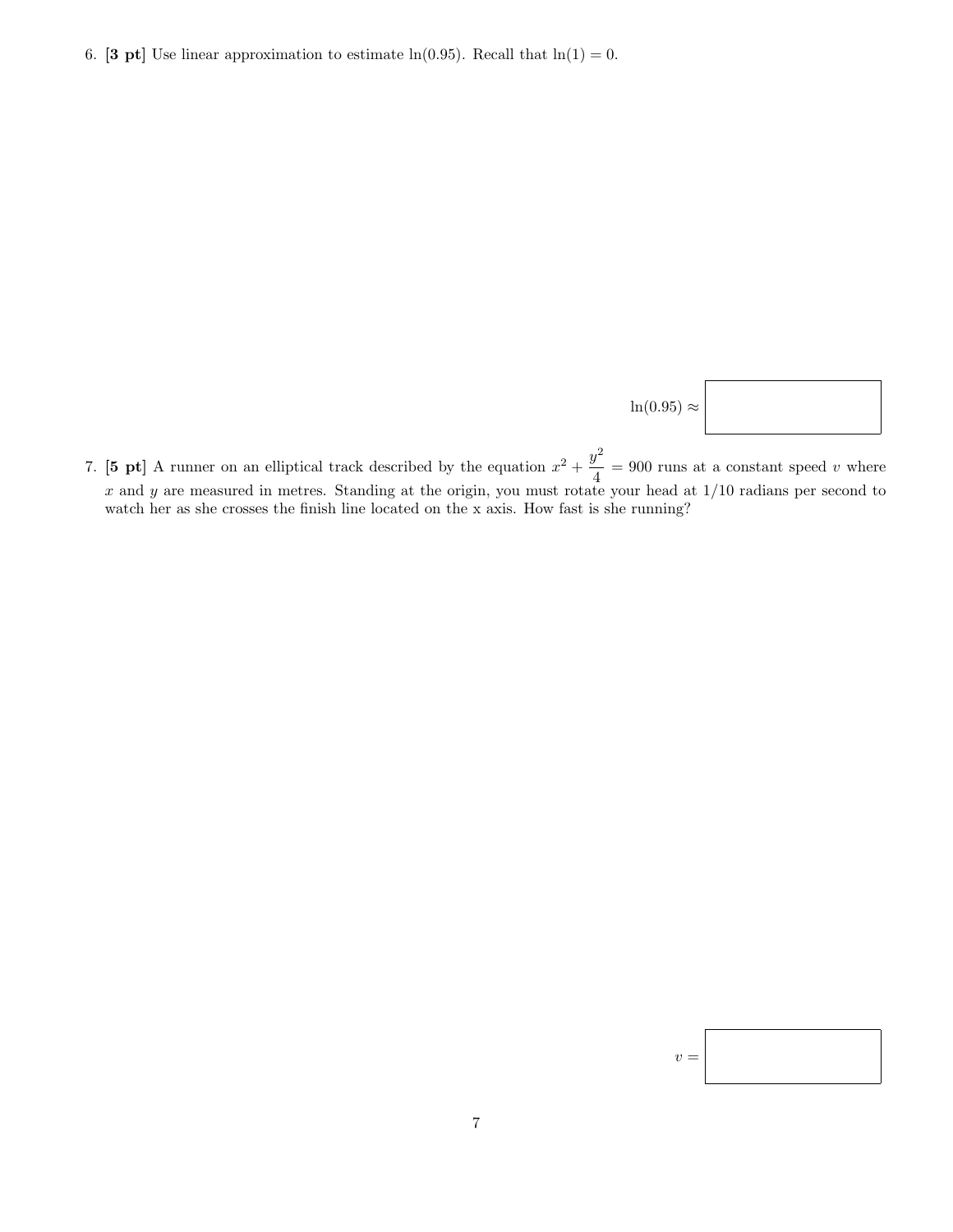# C. Long-Answer Problems

In this section, to receive full credit, you must show your work and justify any claims unless otherwise stated.

1. [7 pt] Use implicit differentiation to calculate the derivative of  $\theta(x) = \arccot(x)$ . Recall that  $\cot(x) = \frac{\cos(x)}{\sin(x)}$ .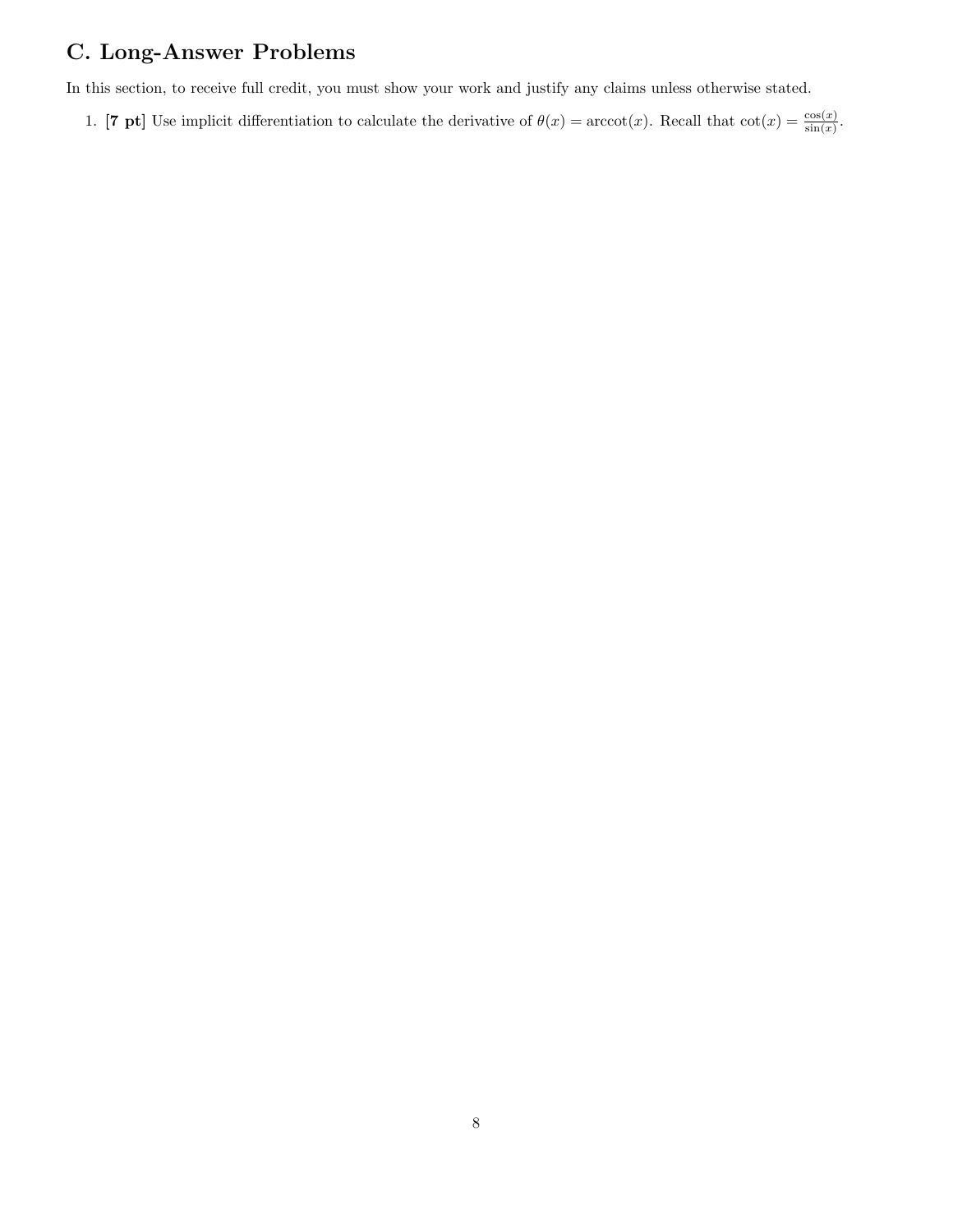2. [11 pt] The graphs to the right show two functions,

$$
P(c) = P_m \frac{c^2}{k^2 + c^2}, \quad D(c) = rc
$$

where  $P_m = 5$ ,  $k = 10$  and  $r = 1/5$ . Suppose that  $c(t)$  is the concentration of a substance involved in a chemical reaction and satisfies the equation

$$
\frac{dc}{dt} = P(c) - D(c).
$$



(a) Calculate the steady states of the differential equation (show your work).

(b) Determine the stability of each steady state. Explain how you arrived at your conclusions either in words or using a diagram.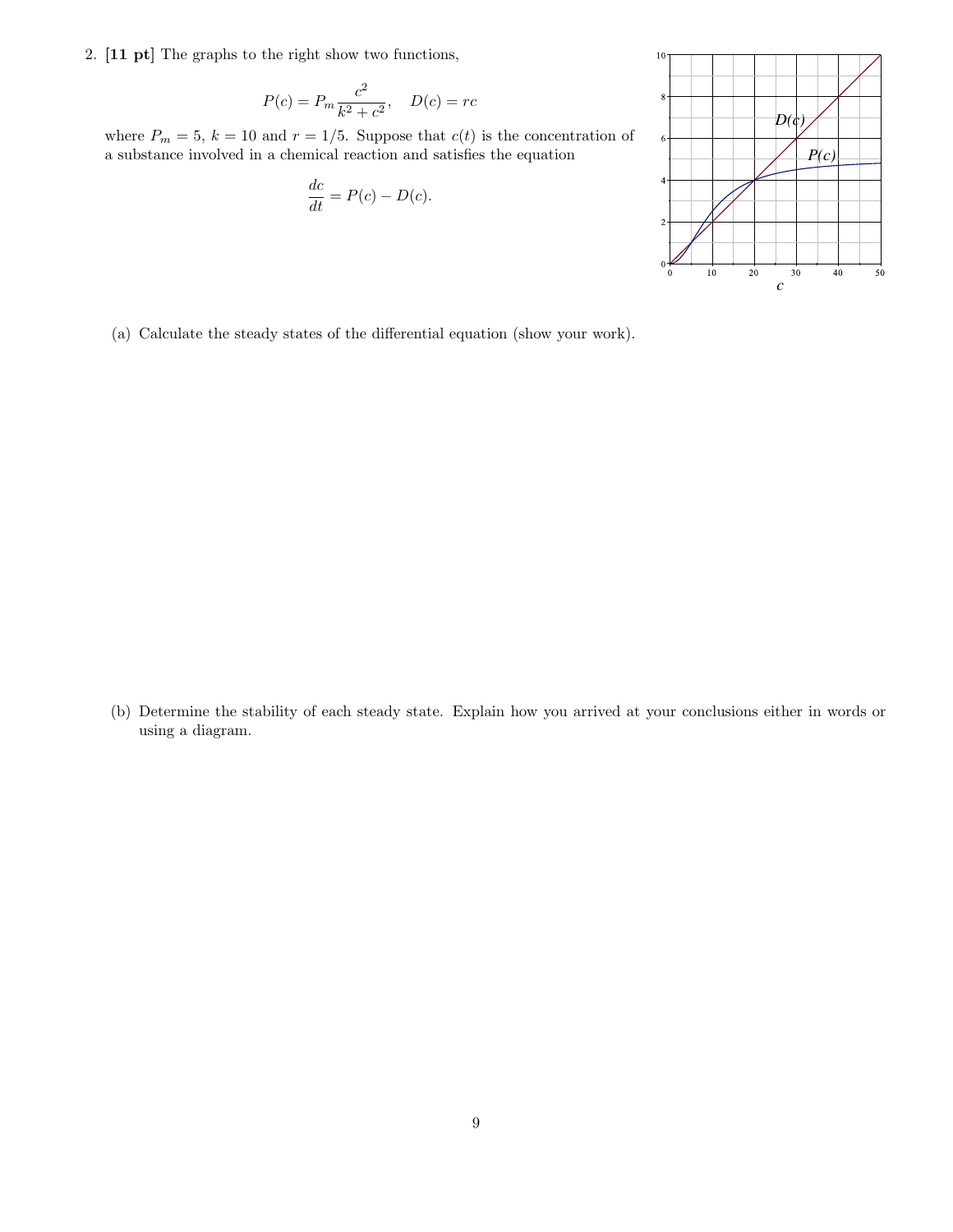(c) If the concentration is initially  $c(0) = 8$ , what concentration does  $c(t)$  eventually approach?

(d) Suppose that  $P_m$  and k are as given above. For what value of r does the differential equation for  $c(t)$  have only two steady states?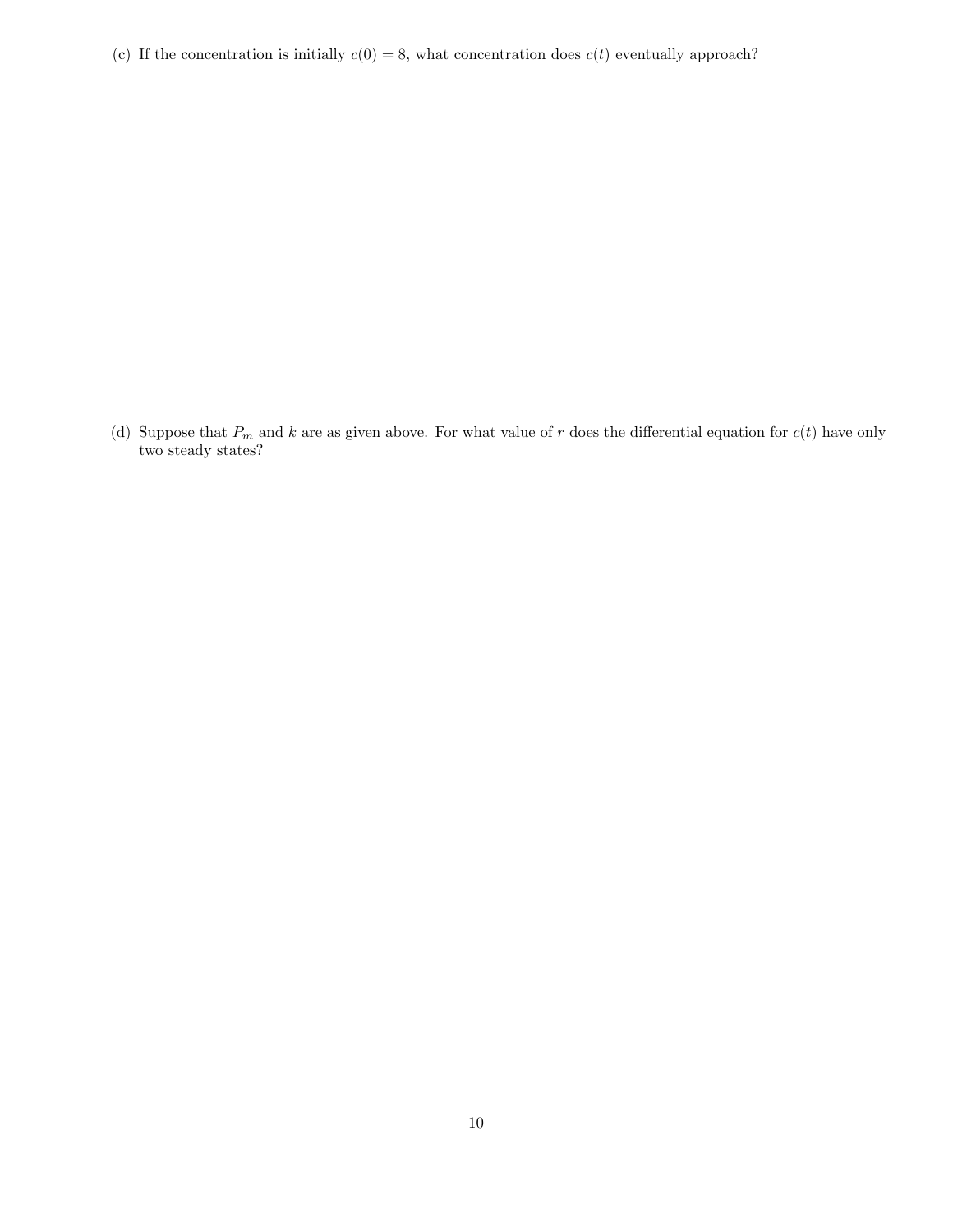3. [7 pt] At the outdoor summer movie at Stanley Park, the bottom of the screen is 2 meters above your eye level, and the screen is 6 meters tall. At what distance  $x$  from the base of the screen is the visual angle occupied by the screen as large as possible?

HINT: There are several possible approaches to this problem but one approach is to define  $\theta$  as the angle to the top of the screen and  $\phi$  as the angle to the bottom of the screen and maximize their difference.